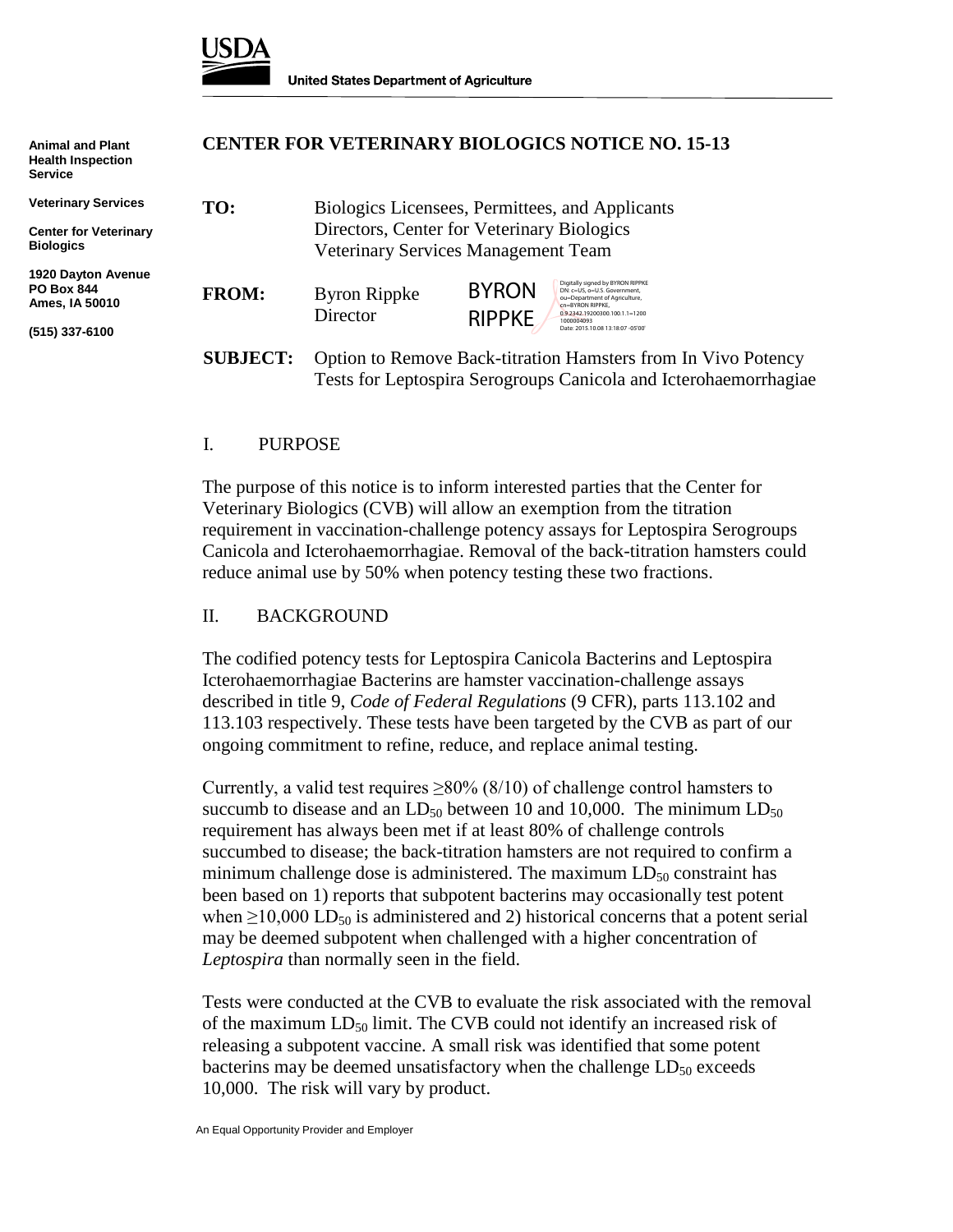## **CENTER FOR VETERINARY BIOLOGICS NOTICE NO. 15-13** Page 2

## III. ACTION

Firms may request an exemption from the titration requirement for the vaccinationchallenge potency assays for Leptospira Serogroups Canicola and Icterohaemorrhagiae when using the CVB supplied strains. The CVB will accept the following alternative in the Outline of Production:

#### Modified 9 CFR Vaccination-Challenge Leptospira Assay

This modified approach allows a one-stage vaccination-challenge assay *without* backtitration hamsters followed by an option to test by the 9 CFR potency assay *including* back-titration hamsters. Details are as follows:

- 1) For the initial test, 10 vaccinated hamsters and 10 challenge control hamsters will be tested according to the 9 CFR specifications, except the  $LD_{50}$  of the challenge will not be monitored.
- 2) Results for the initial test shall be evaluated as follows:
	- a. At least 8 of 10 challenge control hamsters must succumb to disease for a valid test. If <8 challenge control hamsters succumb to disease, the test is declared a "NO TEST" and the vaccination-challenge assay *without* backtitration hamsters is repeated without prejudice.
	- b. If  $\geq$ 8 of 10 vaccinates survive in a valid test, the serial is declared "SAT" and no additional testing is necessary.
	- c. If  $\leq$  2 of 10 vaccinates survive in a valid test, the serial is declared "UNSAT" and no additional testing will be conducted.
	- d. If 3-7 of 10 vaccinates survive in a valid test, the serial may be declared "NO TEST" and tested by the complete codified 9 CFR method. Any serials not tested by the 9 CFR method will be declared UNSAT.
- 3) Special instructions concerning testing by the complete codified 9 CFR test, which *includes* back-titration hamsters, are as follows:
	- a. All tests in which the challenge exceeds  $10,000$  LD<sub>50</sub> will be considered invalid.
	- b. The results from the complete codified 9 CFR test will be evaluated independently from the initial test. The number of survivors in the complete codified 9 CFR retest will not be combined or averaged with the number of survivors from the initial test to determine the potency of a serial.

The potency assays outlined in 9 CFR 113.102 and 113.103 remain acceptable if a firm prefers not to request an exemption from the titration requirement. If a firm chooses to test by the codified methods, all tests in which the challenge exceeds  $10,000$  LD $_{50}$  will be considered invalid in accordance with 9 CFR 113.102 and 113.103.